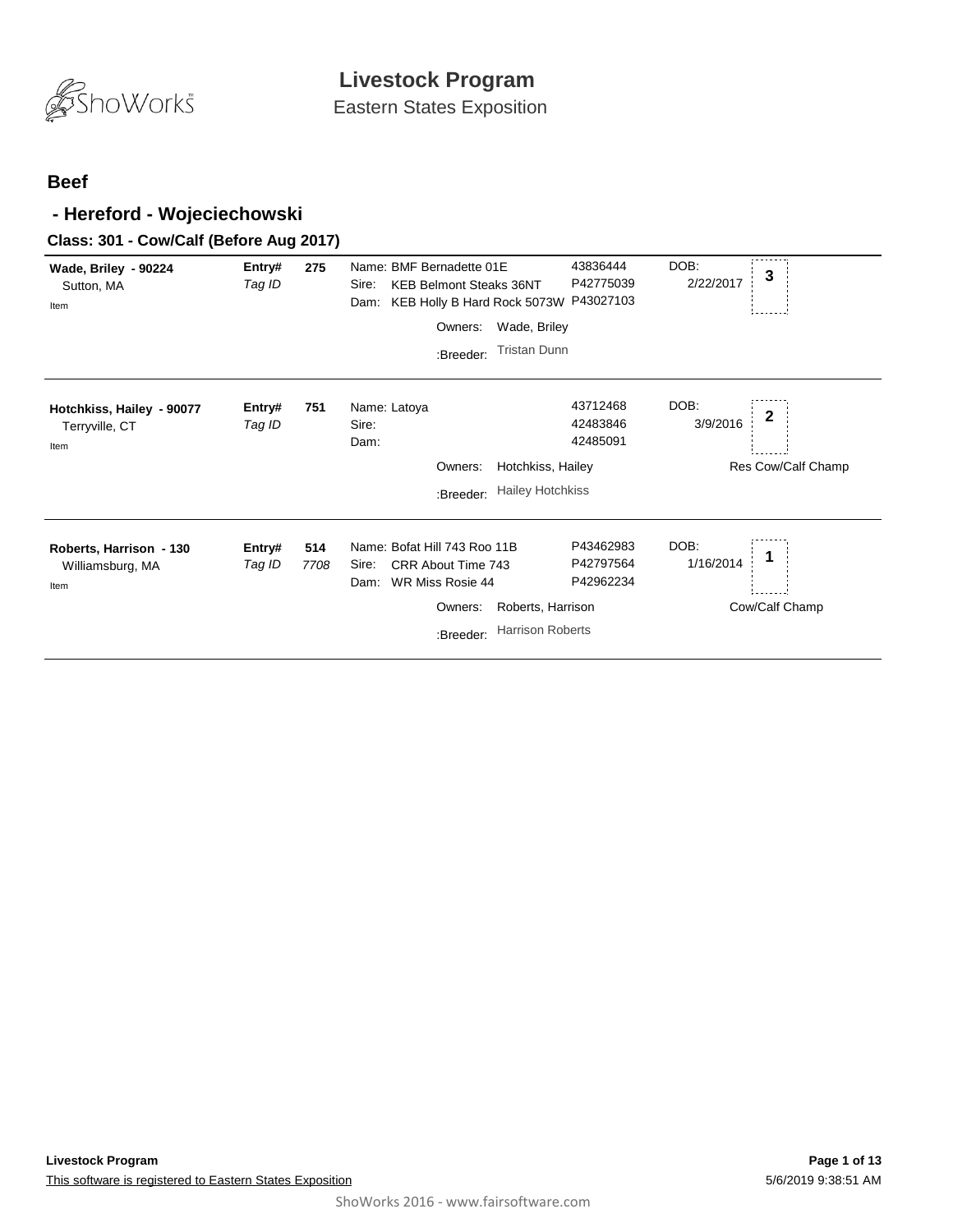

Eastern States Exposition

#### **Class: 305 - Jr Heifer Calf (Jan-Feb 2019)**

| Roberts, Harrison - 130<br>Williamsburg, MA<br>Item | Entry#<br>Tag ID | 804<br>1885 | Name: Bofat Hill 6107 Roz 21G<br>C 2052 5280 Lad 6107-ET<br>Sire:<br>Bofat Hill 743 Roo 11B<br>Dam:                                                                 | P44006827<br>43672915<br>P43462983 | DOB:<br>2/19/2019                                   |
|-----------------------------------------------------|------------------|-------------|---------------------------------------------------------------------------------------------------------------------------------------------------------------------|------------------------------------|-----------------------------------------------------|
|                                                     |                  |             | Roberts, Harrison<br>Owners:<br><b>Harrison Roberts</b><br>:Breeder:                                                                                                |                                    | Calf Champ                                          |
| Wade, Briley - 90224<br>Sutton, MA<br>Item          | Entry#<br>Tag ID | 277         | Name: BMF Greta If U Dare 01G<br>HCC Turth or Dare A24<br>Sire:<br><b>BMF Bernadette 01E</b><br>Dam:<br>Wade, Briley<br>Owners:<br><b>Tristan Dunn</b><br>:Breeder: | P43409445<br>43836444              | DOB:<br>$\mathbf{2}$<br>1/17/2019<br>Res Calf Champ |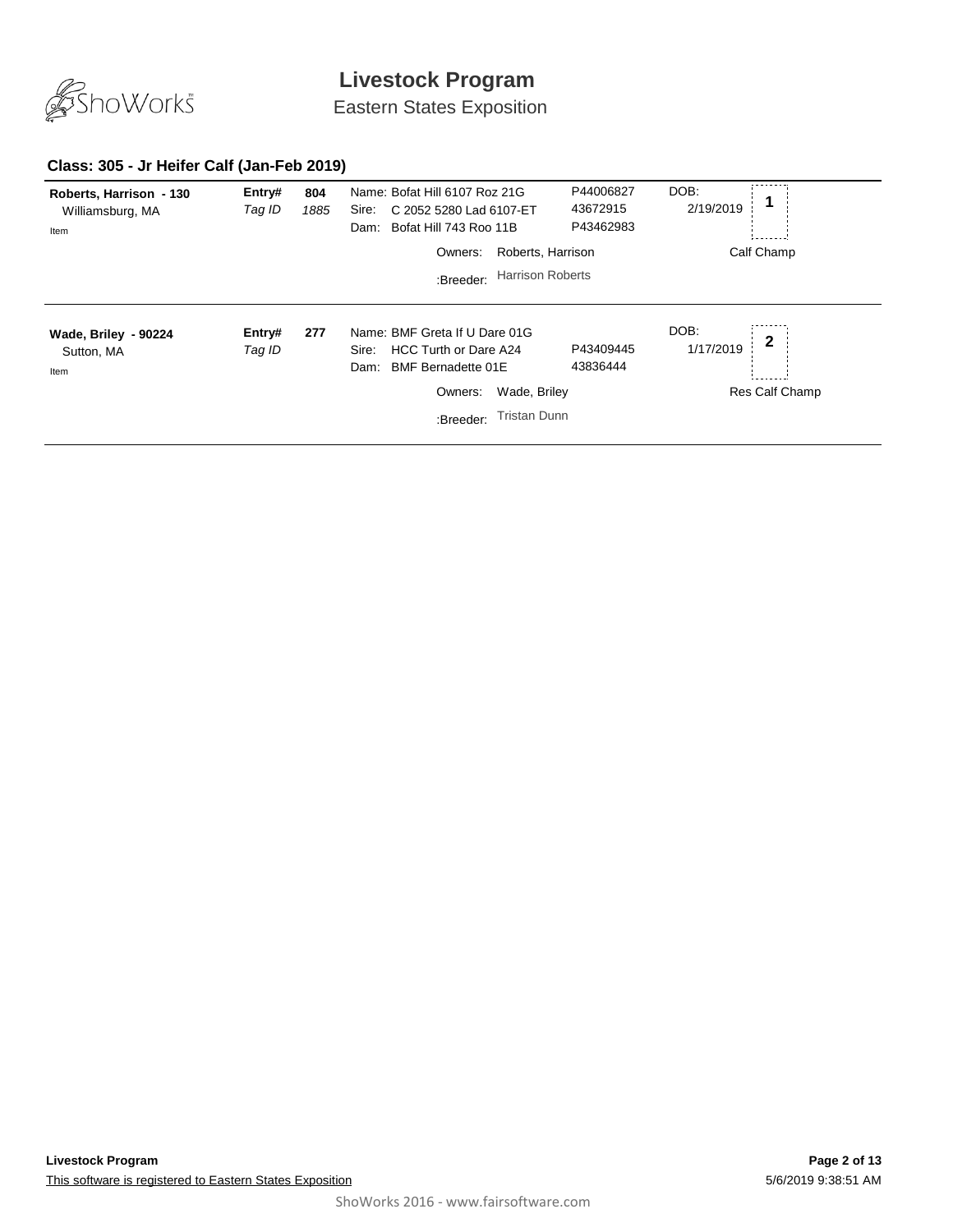

Eastern States Exposition

#### **Class: 308 - Winter Calf (Nov-Dec 2018)**

| Hotchkiss, Hailey - 90077<br>Terryville, CT<br>Item | Entry#<br>Tag ID | 324 | Name: Dorothy<br>Sire:<br>Dam: Latoya |         | 44008026<br>43772143<br>43712468 | DOB:<br>11/13/2018 |  |
|-----------------------------------------------------|------------------|-----|---------------------------------------|---------|----------------------------------|--------------------|--|
|                                                     |                  |     |                                       | Owners: | Hotchkiss, Hailey                |                    |  |
|                                                     |                  |     |                                       |         | :Breeder: Hailey Hotchkiss       |                    |  |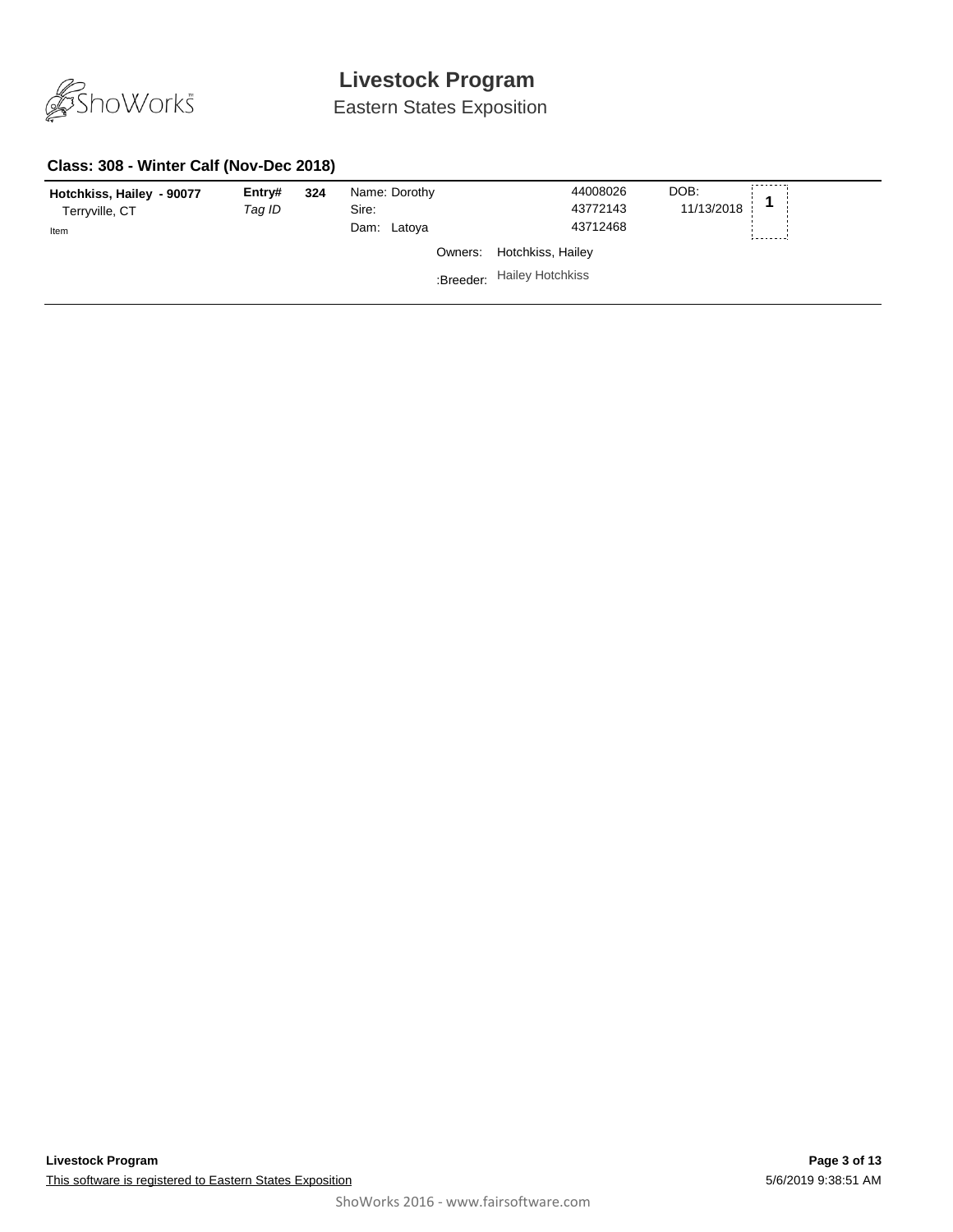

Eastern States Exposition

#### **706** *Tag ID* Name: Bofat Hill Lad 6107 Gabby 101 **Entry# <sup>1</sup>** Sire: C 2052 5280 Lad 6107-ET DOB: 10/27/2018 Dam: Bofat Hill 743 Glamorous 71Y P43999824 P43672915 P43208640 **Camara, Olivia - 90324** Acushnet, MA Sr Calf Champ Item Owners: Camera, Olivia :Breeder: Harrison Roberts **184** *Tag ID 8414* **Entry# 184** Name: HEK Delilahs Justified 5176 P43994061 DOB: 3<br>*Tag ID 8414* Sire: BLL LCC Eor the Good 5176 P43662820 9/24/2018 **3** Sire: BLL LCC For the Good 5176 DOB: 9/24/2018 Dam: LCC 135 Shes Justified 344A-E 43391525 P43994061 P43662820 **Kagan, Helena - 91** clinton corners, ny Item Owners: Kagan, Helena :Breeder: Lowderman Cattle Company **829** *Tag ID* Name: Pepin 8144 Foxy Bling 827F-ET P43992791 **Entry# <sup>2</sup>** Sire: BR Currency 8144-ET DOB: 9/6/2018 Dam: Pepin Foxy Lady 003X-ET 42971671 43060441 **Thebeau, Rachel - 90282** Auburn, MA Res Sr Calf Champ Item Owners: Thebeau, Rachel :Breeder: Kurtis Pepin **235** *Tag ID 2281* **Entry# 235** Name: Pepin 2214 Lady Gwen 823F-E 43993233 DOB:  $\frac{1}{4}$ <br>Tag ID 2384 Siro: Chao Mason 2314 13303660 0/4/2018 4 Sire: Chac Mason 2214 DOB: 9/4/2018 Dam: SRH Miss Kitty 1001-ET 43303660 43088982 **Pepin, Dillon - 5596** Goshen, CT Item Owners: Pepin, Dillon :Breeder: Rhett Lowderman

#### **Class: 309 - Sr Heifer Calf (Aug-Oct 2018)**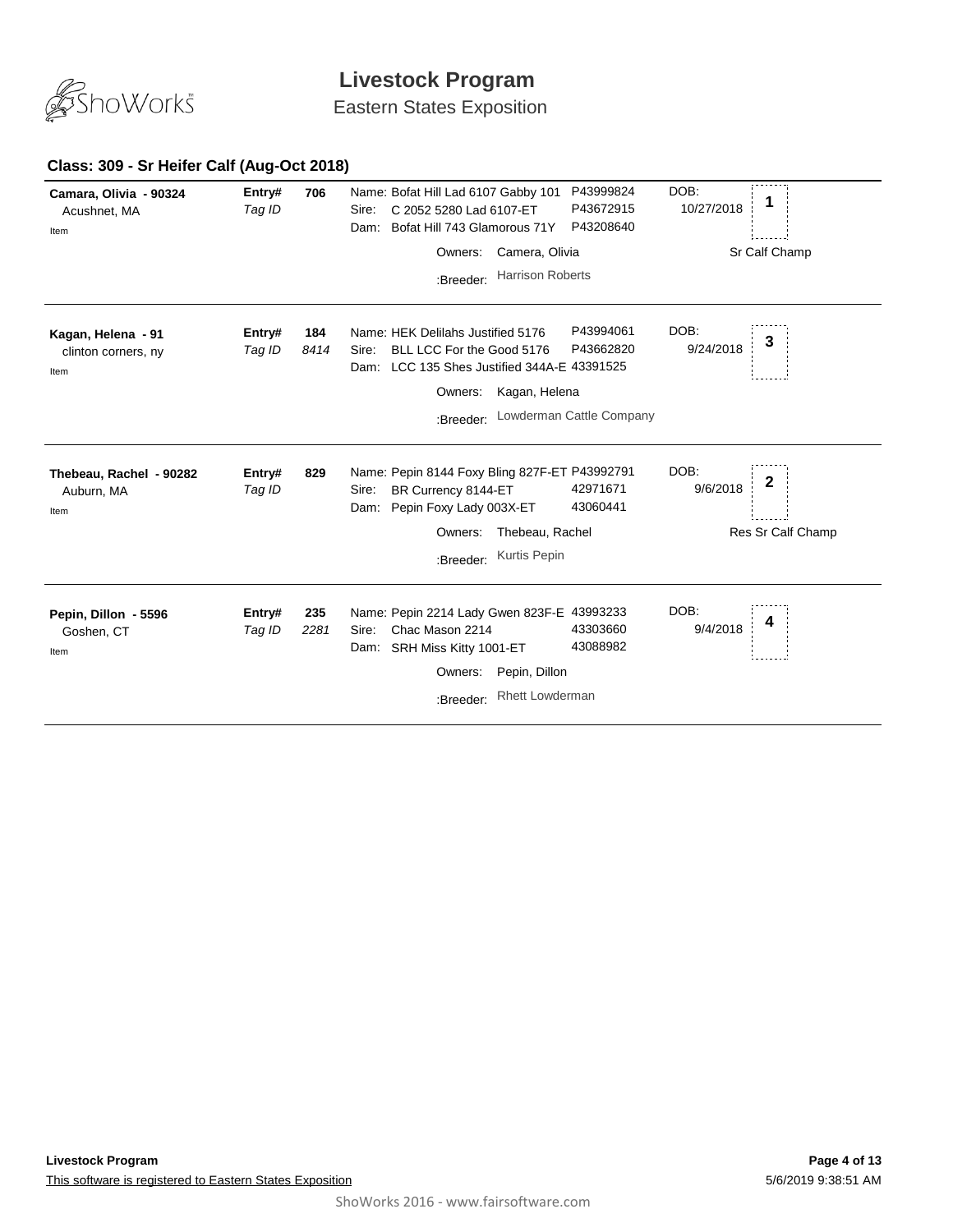

Eastern States Exposition

### **Class: 312 - Late Smr Yrlg (Jun16-Jul 2018)**

| DeMolles, Ashlee - 90133<br>West Bridgewater, MA<br>Item | Entry#<br>Tag ID | 356<br>2812 | Name: Carter Miss Xena 71F<br>HF SA Project X61B<br>Sire:<br>HF SA Vida 53C<br>Dam:                                                                                        | P43952643<br>P43541013<br>P4392144  | DOB:<br>7/8/2018                           |
|----------------------------------------------------------|------------------|-------------|----------------------------------------------------------------------------------------------------------------------------------------------------------------------------|-------------------------------------|--------------------------------------------|
|                                                          |                  |             | DeMolles, Ashlee<br>Owners:                                                                                                                                                |                                     | Summer Champ                               |
|                                                          |                  |             | Sarah Carter<br>:Breeder:                                                                                                                                                  |                                     |                                            |
| Perkins, Marissa - 116<br>NORTH STONINGTON, CT<br>Item   | Entry#<br>Tag ID | 572<br>7851 | Name: M&M 327 Macy 865<br>SULL Pace Maker 6389D-ET<br>Sire:<br>LCC 743 Macy 327<br>Dam:<br>Perkins, Marissa<br>Owners:                                                     | P43966393<br>43771978<br>P43374271  | DOB:<br>3<br>7/2/2018                      |
|                                                          |                  |             | <b>M&amp;M Cattle Company</b><br>:Breeder:                                                                                                                                 |                                     |                                            |
| Billing, Abigail - 90229<br>Greendell, NJ<br>Item        | Entry#<br>Tag ID | 491         | Name: GP Yours Truly 156C 247F<br>UPS Sensation 2504-ET<br>Sire:<br>GP Yours Truly 0058 156C-ET<br>Dam:<br>Billing, Abigail S<br>Owners:<br>Abigail S Billing<br>:Breeder: | P43936718<br>P43347360<br>P43571911 | DOB:<br>2<br>6/25/2018<br>Res Summer Champ |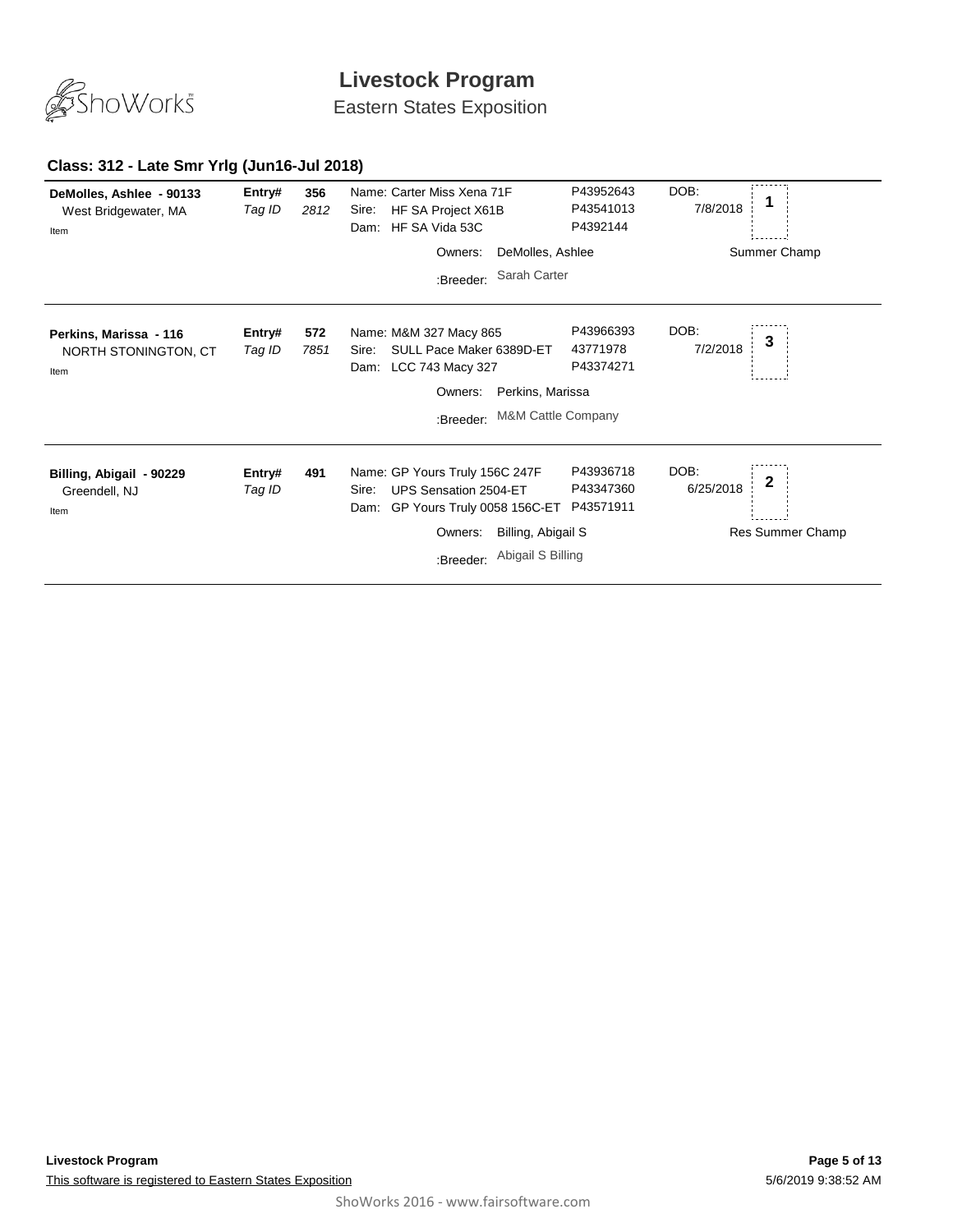

Eastern States Exposition

| Winslow, Luke - 131<br>Weare, NH<br>Item            | Entry#<br>Tag ID | 947         | Name: AJF Dolly 12F<br>Churchill Rancher 592R<br>Sire:<br>THF Parsnip 16C<br>Dam:                                                           | P43932664<br>42580855<br>P43614827                                | DOB:<br>3<br>6/11/2018 |  |
|-----------------------------------------------------|------------------|-------------|---------------------------------------------------------------------------------------------------------------------------------------------|-------------------------------------------------------------------|------------------------|--|
|                                                     |                  |             | Owners:<br>:Breeder:                                                                                                                        | Winslow, Luke<br>Luke Winslow                                     |                        |  |
| Peckham, Emily - 334<br>Goshen, NH<br>Item          | Entry#<br>Tag ID | 116<br>9834 | Name: Carter Ms Cracker Jack 61F-ET P43962345<br>AH JDH Cracker Jack 26U-ET<br>Sire:<br>JDH P606 Boomer 20R<br>Dam:<br>Owners:<br>:Breeder: | P42924297<br>P42576246<br>Peckham, Emily<br>Ashlyn May Roudabusch | DOB:<br>2<br>6/6/2018  |  |
| Roberts, Harrison - 130<br>Williamsburg, MA<br>Item | Entry#<br>Tag ID | 504<br>4357 | Name: THF Hermoine 822F<br>The Jake 6D<br>Sire:<br>The Future Destination 12D-ET 43724762<br>Dam:<br>Owners:<br>:Breeder:                   | P43977891<br>P43721906<br>Roberts, Harrison<br>Anna J Fredrickson | DOB:<br>6/1/2018       |  |

### **Class: 313 - Early Smr Yrlg (May-Jun15 2018)**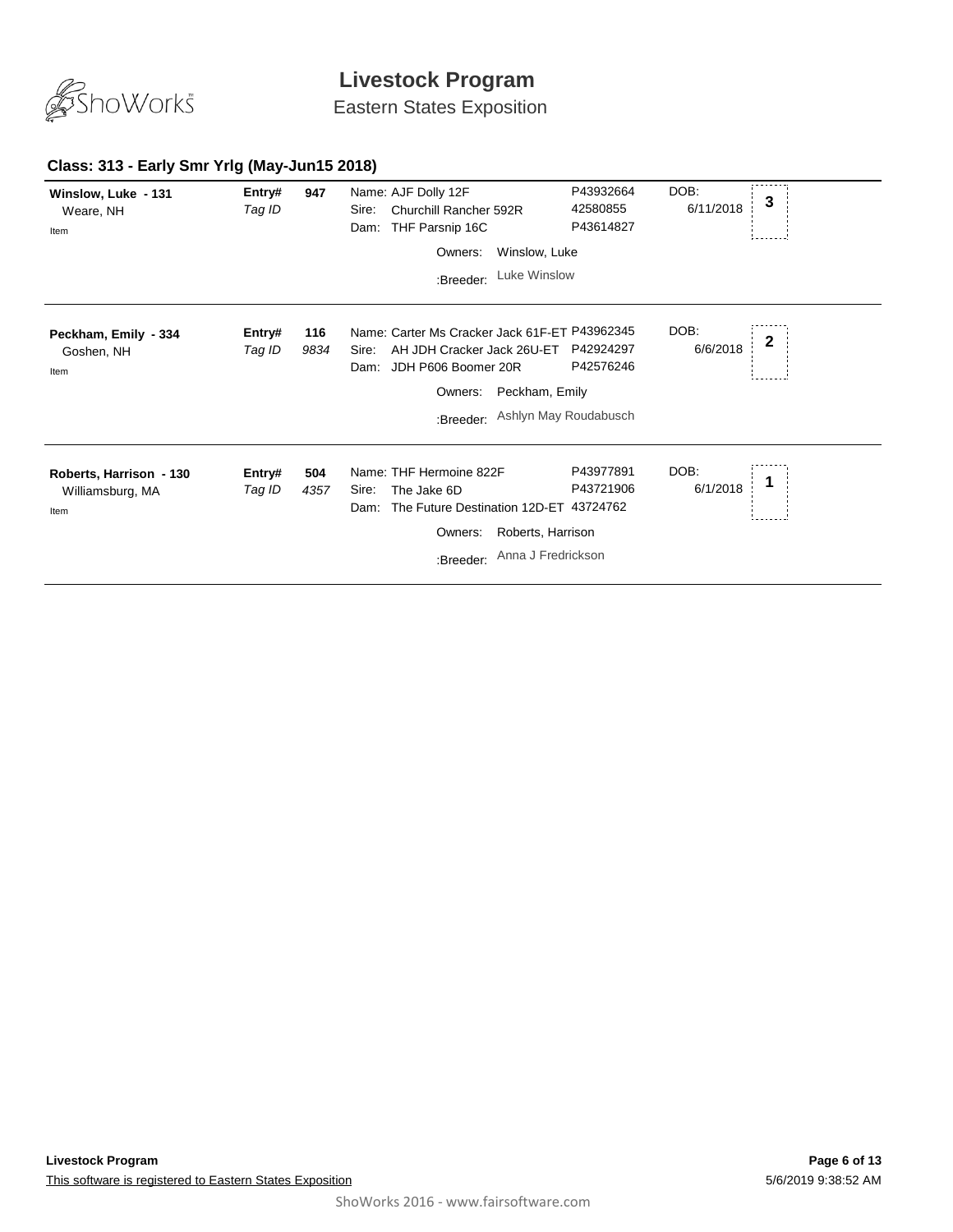

Eastern States Exposition

#### **Class: 316 - Spring Yearling (Mar-Apr 2018)**

| Courville, Aliyssa - 90287<br>Sutton, MA<br>Item           | Entry#<br>Tag ID | 111<br>7766                   | Sire:<br>Dam: | Name: BMF Mavis If U Dare 03F<br>HCC Truth Or Dare A24<br><b>BMF Excel Eleanor D10</b><br>Courville, Aliyssa<br>Owners:<br><b>Tristan Evan</b><br>:Breeder:         | 43936382<br>P43409445<br>P43663095  | DOB:<br>4/26/2018 | 5                       |
|------------------------------------------------------------|------------------|-------------------------------|---------------|---------------------------------------------------------------------------------------------------------------------------------------------------------------------|-------------------------------------|-------------------|-------------------------|
| Gemza, Tyler - 117<br>Eden, NY<br>Item                     | Entry#           | 343<br>Tag ID 003005301 Sire: |               | Name: SRF Miss Marty Girl<br>Purple MB Womanizer 14U-ET P42945146<br>Dam: SRF Miss Martina-ET<br>Gemza, Tyler<br>Owners:<br>Chase Laudeman<br>:Breeder:             | P43949642<br>P43413798              | DOB:<br>4/18/2018 | 9                       |
| Perkins, Mackenzie - 90319<br>NORTH STONINGTON, CT<br>Item | Entry#<br>Tag ID | 579<br>2050                   | Sire:         | Name: FDF 6964 6085 Tiffani 01F<br>R Leader 6964<br>Dam: DHB 82Y 167A Tippie 6085<br>Perkins, Marissa<br>Owners:<br>Marissa Perkins<br>:Breeder:                    | P43956711<br>P43500058<br>P43684396 | DOB:<br>4/15/2018 | 6                       |
| Oatley, Olivia - 2148<br>Wolfeboro, NH<br>Item             | Entry#<br>Tag ID | 589<br>74352                  | Sire:<br>Dam: | Name: THF 19D Dior 812F<br>UPS Sensation 2296-ET<br>THF 9003 Delilah 19D<br>Owners:<br>Oatley, Olivia<br>Anna Fredrickson<br>:Breeder:                              | P43943841<br>43311175<br>P43724763  | DOB:<br>4/1/2018  | Spring & Res Grand Cham |
| Billing, Abigail - 90229<br>Greendell, NJ<br>Item          | Entry#<br>Tag ID | 493                           | Sire:         | Name: GP Sweet Annie 0058 238F-ET P43960564<br>CRR About Time 743<br>Dam: Boyd Paula 0058<br>Billing, Abigail S<br>Owners:<br>Abigail S Billing<br>:Breeder:        | P42797564<br>P43090366              | DOB:<br>3/25/2018 |                         |
| Hewitt, Kendall - 90329<br>Branchville, NJ<br>Item         | Entry#<br>Tag ID | 944<br>8190F                  | Sire:<br>Dam: | Name: Roudy 20R 554 Caroline 8190- 43918645<br>DVOR 468Z 159P Zenner 554-<br>JDH MS P606 Boomer 20R<br>Owners:<br>Hewitt, Kendall<br>Ashylyn Roudabush<br>:Breeder: | 43618686<br>42576246                | DOB:<br>3/19/2018 | 11                      |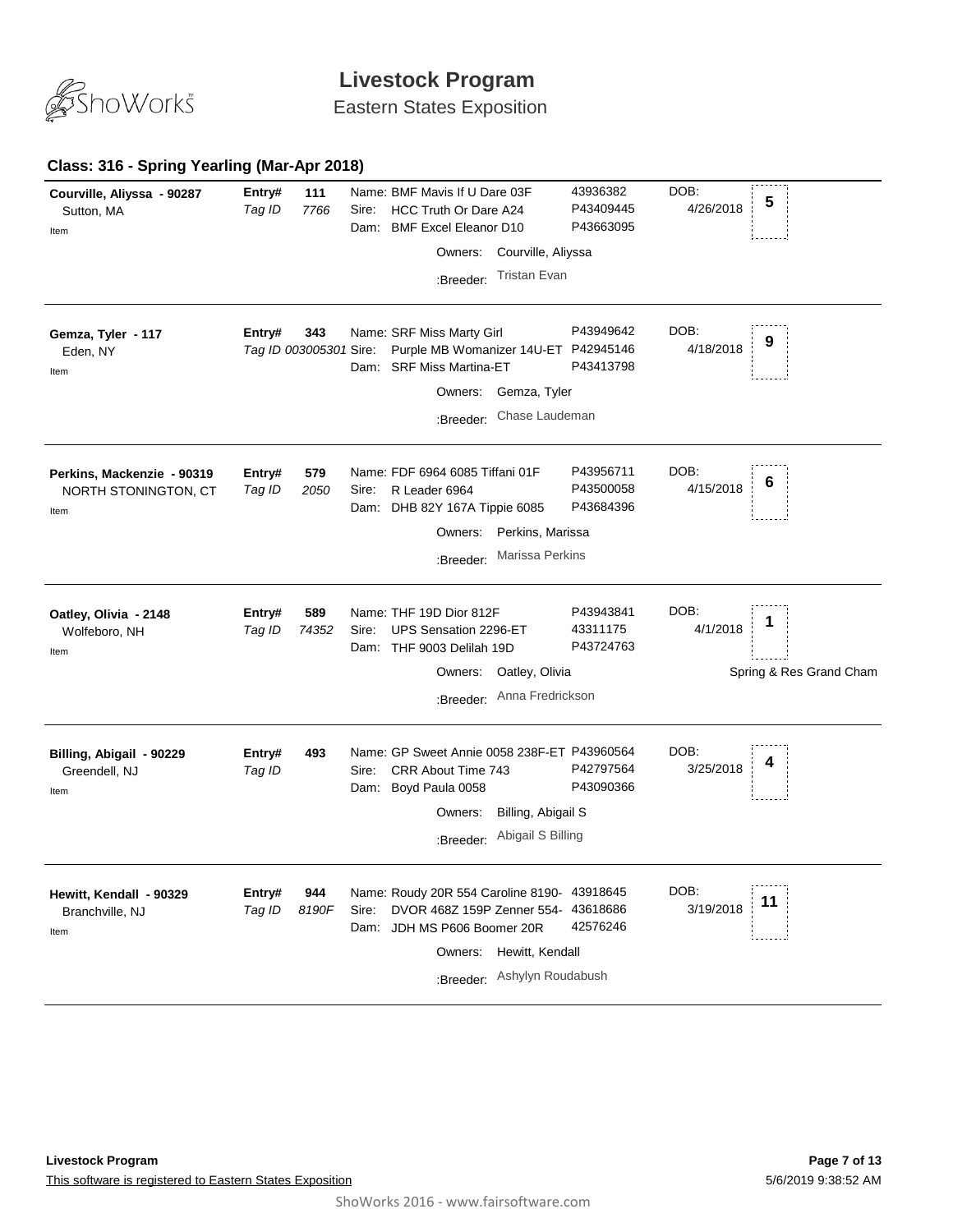

Eastern States Exposition

| Roberts, Harrison - 130<br>Williamsburg, MA<br>Item | Entry#<br>Tag ID                 | 506<br>7712 | Sire:                        | Name: Bofat Hill 17Y Daydream 31F<br>TH 22R 16S Lambeau 17Y<br>Dam: Bofat Hill 4R Dream 11C<br>Owners:<br>:Breeder: | Roberts, Harrison<br><b>Oliver Roberts</b>        | P43954498<br>P43171190<br>P43569949 | DOB:<br>3/16/2018 | $\mathbf 2$<br>Res Spring Champ |
|-----------------------------------------------------|----------------------------------|-------------|------------------------------|---------------------------------------------------------------------------------------------------------------------|---------------------------------------------------|-------------------------------------|-------------------|---------------------------------|
| Hotchkiss, Hailey - 90077<br>Terryville, CT<br>Item | Entry#<br>Tag ID                 | 326         | Sire:                        | Name: Blue Moon 2214 Gabi 38F-ET<br>CHAC Mason 2214<br>Dam: WIB 65H Frisky<br>Owners:<br>:Breeder:                  | Hotchkiss, Hailey<br><b>Blue Moon Farm</b>        | 43941101<br>P43303660<br>P42336999  | DOB:<br>3/8/2018  | 10                              |
| Gemza, Logan - 90305<br>Eden, NY<br>Item            | Entry#<br>Tag ID 003142831 Sire: | 348         |                              | Name: AMC 0103 109 Mariah 1F-ET<br>CRR 719 Catapult 109<br>Dam: HW4 Mariah 0103-ET<br>Owners:                       | Gemza, Logan<br>:Breeder: Alex & McKenzie Cosgray | 43903662<br>P43186342<br>43091169   | DOB:<br>3/5/2018  | 7                               |
| Pepin, Tristan - 5597<br>Goshen, CT<br>Item         | Entry#<br>Tag ID                 | 248<br>7276 | Sire:<br>Dam:                | Name: Pepin 028X Winnie 808F<br>Churchill Sensation 028X<br>Delhawk Willow 52D-ET<br>Owners:<br>:Breeder:           | Pepin, Tristan                                    | 43942870<br>43092364<br>43713508    | DOB:<br>3/3/2018  | 8                               |
| Forrest, Kamryn - 90245<br>Foster, RI<br>Item       | Entry#<br>Tag ID                 | 941         | Name: Fancy<br>Sire:<br>Dam: | Owners:<br>:Breeder:                                                                                                |                                                   |                                     | DOB:              | 3                               |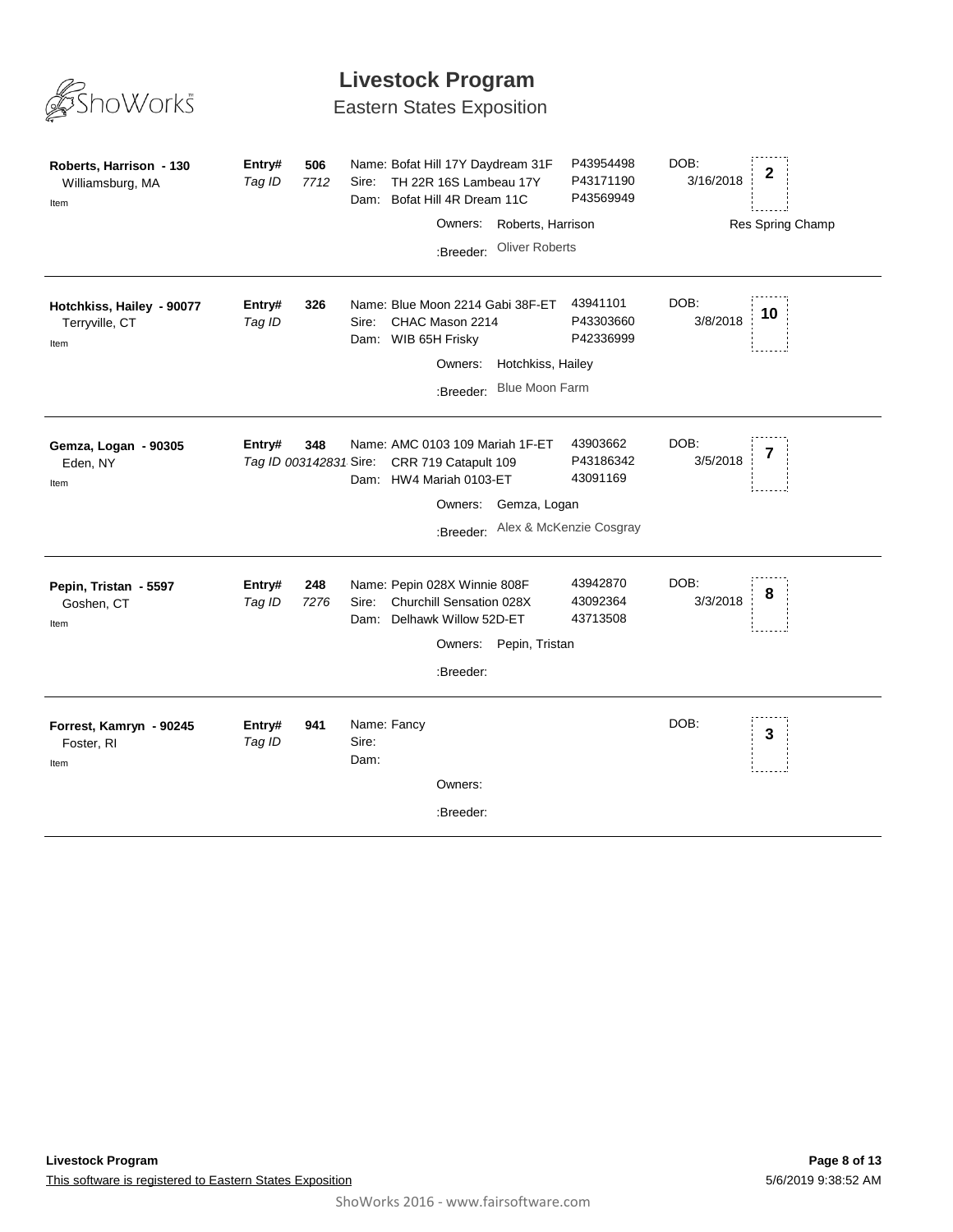

Eastern States Exposition

#### **Class: 319 - Jr Yearling (Jan-Feb 2018)**

| Connolly, Emily - 90213<br>Sutton, MA<br>Item       | Entry#<br>266<br>Tag ID<br>7765         | Sire:         | Name: BMF MAZ Kanata 02F<br>LSW WCC About Time X06<br>Dam: BMF Rey of Jakku 02D<br>Connolly, Emily<br>Owners:<br><b>Tristan Dunn</b><br>:Breeder:         | 43936381<br>P43144383<br>P43669877  | DOB:<br>7<br>2/16/2018 |  |
|-----------------------------------------------------|-----------------------------------------|---------------|-----------------------------------------------------------------------------------------------------------------------------------------------------------|-------------------------------------|------------------------|--|
| Roberts, Harrison - 130<br>Williamsburg, MA<br>Item | Entry#<br>508<br>Tag ID<br>7709         | Sire:<br>Dam: | Name: Bofat Hill S01 Raspberry 21F<br>HCC Legacy S01-ET<br>Bofat Hill 743 R00 11B<br>Roberts, Harrison<br>Owners:<br><b>Harrison Roberts</b><br>:Breeder: | P43894672<br>P42697758<br>P43462983 | DOB:<br>6<br>2/10/2018 |  |
| Gemza, Logan - 90305<br>Eden, NY<br>Item            | 353<br>Entry#<br>Tag ID 33VGV303t Sire: |               | Name: Crum 109 Caty X01 851F-ET<br>CRR 719 Catapult 109<br>Dam: Snowshoe 64R Pilar X01<br>Gemza, Logan<br>Owners:<br>Crum Cattle Co<br>:Breeder:          | P43929892<br>P3186342<br>P43129455  | DOB:<br>5<br>2/7/2018  |  |
| Kagan, Helena - 91<br>clinton corners, ny<br>Item   | 183<br>Entry#<br>8415<br>Tag ID         | Sire:         | Name: LCC 9050 Rachael 832<br>Boyd Worldwide 9050-ET<br>Dam: PF 11X Rachael Z215<br>Owners:<br>Kagan, Helena<br>Grassy Run Farms<br>:Breeder:             | 43924094<br>P42982024<br>43291905   | DOB:<br>З<br>2/2/2018  |  |
| Pepin, Dillon - 5596<br>Goshen, CT<br>Item          | 232<br>Entry#<br>1787<br>Tag ID         | Sire:         | Name: Pepin 109 Katie 806F-ET<br>CRR 719 Catapult 109<br>Dam: Pepin Josie 230Z<br>Pepin, Dillon<br>Owners:<br>Kurtis Pepin<br>:Breeder:                   | 43942898<br>43186342<br>43377639    | DOB:<br>1/9/2018       |  |
| Pepin, Kurtis - 5598<br>Goshen, CT<br>Item          | 243<br>Entry#<br>21784<br>Tag ID        | Sire:         | Name: Pepin 109 Zoey 804F-ET<br>CRR 719 Catapult 109<br>Dam: Pepin Josie 230Z<br>Owners:<br>Pepin, Kurtis<br>Kurtis Pepin<br>:Breeder:                    | 43942892<br>43186342<br>43377639    | DOB:<br>1/8/2018       |  |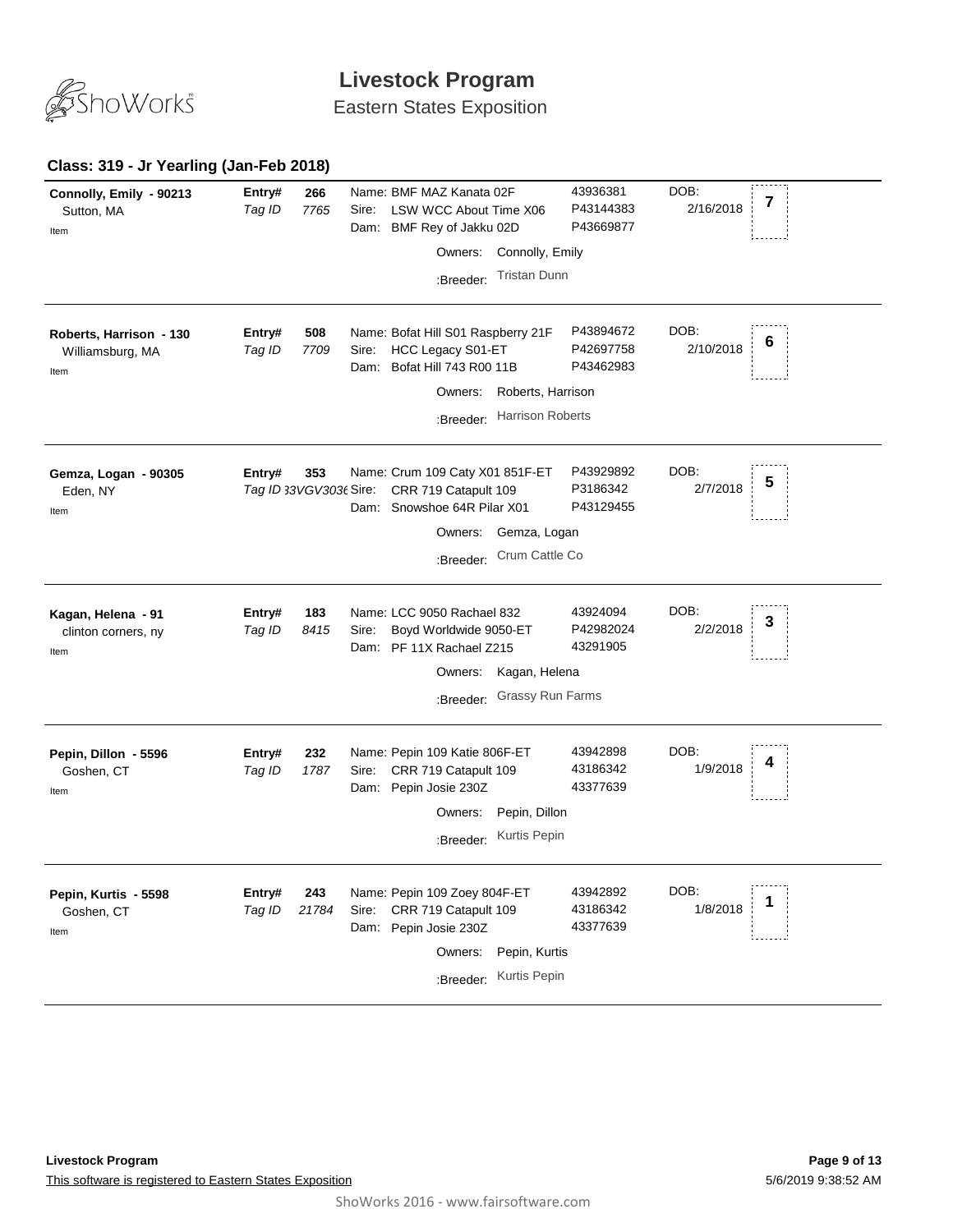

Eastern States Exposition

| Pepin, Kurtis - 5598<br>Goshen, CT<br>Item | Entrv#<br>Tag ID | 240<br>21791 | Name: Pepin 2103 Diana 803F-ET<br>Sire: C Miles McKee 2103-ET<br>Dam: TCC Ms Diana 01 | 43890624<br>43270668<br>43132180 | DOB:<br>$1/6/2018$ 2 |
|--------------------------------------------|------------------|--------------|---------------------------------------------------------------------------------------|----------------------------------|----------------------|
|                                            |                  |              | Owners: Pepin, Kurtis                                                                 |                                  |                      |
|                                            |                  |              | :Breeder: Sullivan Farms                                                              |                                  |                      |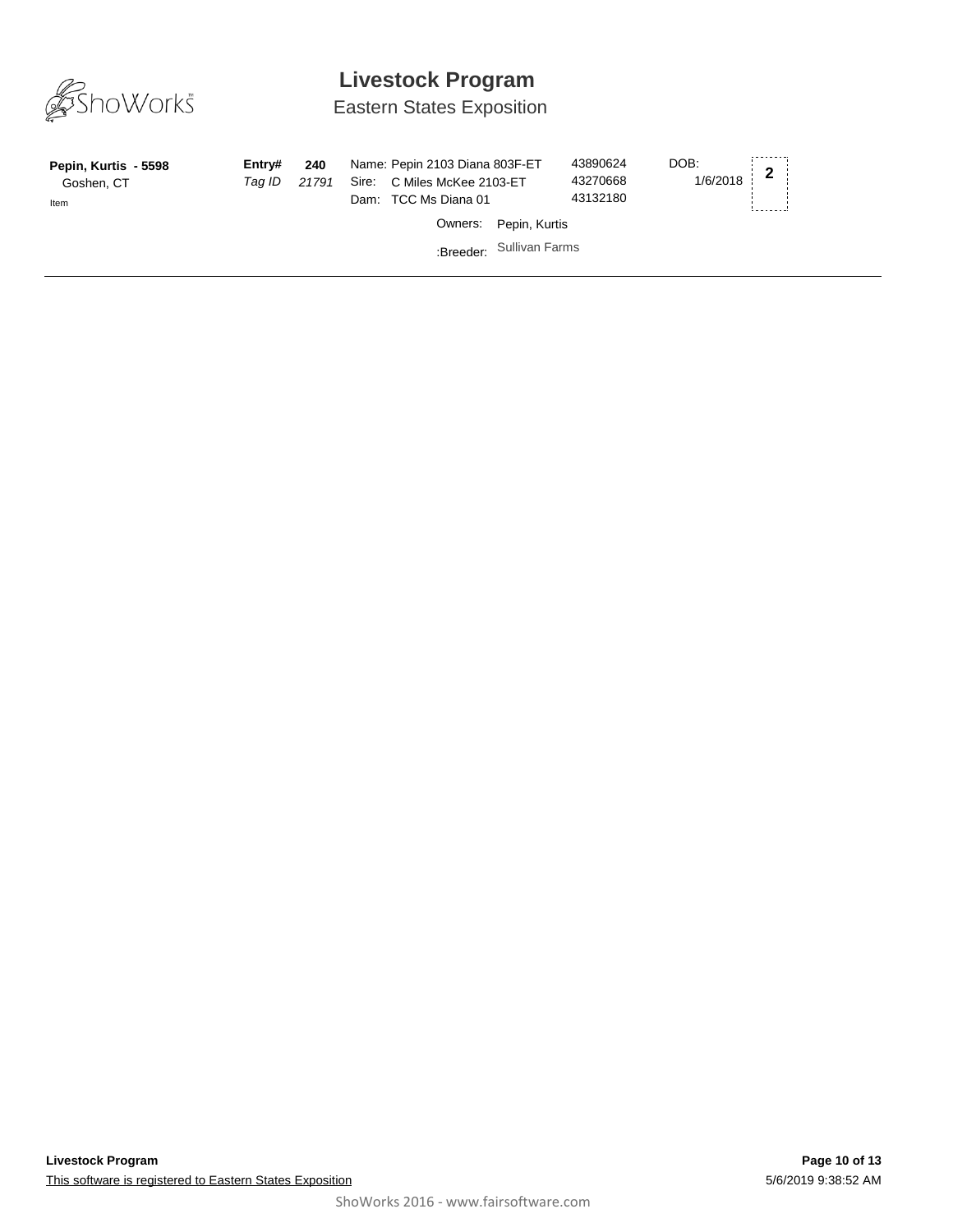

Eastern States Exposition

#### **495** *Tag ID* Name: GP Sweet Annie 0058 231E-ET P43936711 **Entry# <sup>5</sup>** Sire: CRR About Time 743 DOB: 12/1/2017 Dam: Boyd Paula 0058 P42797564 P43090366 **Billing, Abigail - 90229** Greendell, NJ Item Owners: Billing, Abigail S :Breeder: Abigail S Billing **597** *Tag ID* Name: THF Mimosa 31E **Entry# <sup>2</sup>** Sire: WWF 4184 DOB: 11/20/2017 Dam: KEB Guineviere Online 122LW-P42964245 P43890364 43499371 **Wilson, SYDNEY - 285** WOLFEBORO, NH Res Sr Champ Item Owners: Wilson, Sydney :Breeder: Alan Fredrickson **512** *Tag ID 7707* Name: Bofat Hill Graham Cracker 111 P43881339 **Entry# <sup>3</sup>** Sire: AH JDH Cracker Jack 26U-ET P42924297 DOB: 11/6/2017 Dam: Bofat Hill 485T Gorgeous 91C P43674138 **Roberts, Harrison - 130** Williamsburg, MA Item Owners: Roberts, Harrison :Breeder: Harrison Roberts **943** *Tag ID 10E* **Entry# 943** Name: OAPH 13W Trust In Eve 2S 10 43899451 DOB:<br>Tag ID 1405 Sire: NUM 73S M226 Trust 100M ET 43002897 11/5/2017 7 Sire: NJW 73S M326 Trust 100W-ET 43002897 DOB: 11/5/2017 Dam: OAPH First Class Lady 13W 43070411 **Hewitt, Bella - 90328** Branchville, NJ Item Owners: Hewitt, Isabella :Breeder: Orrs Acre Polled Herefords **714** *Tag ID* Name: DDS Spooky Night 241 1E **Entry# 714** Name: DDS Spooky Night 241 1E 43951574 DOB: **6**<br>*Tag ID* Sire: WCC FHF Snap Crackle Pop-E\_43387669 10/31/2017 **6** DOB: 10/31/2017 Dam: Circle D Bright N Sunny 241-ET P43200040 43951574 **Stahoski, Craig - 90325** Newton, NJ Item Owners: Stahoski, Craig :Breeder: AJ Stahoski **913 Entry# 913** Name: THF 42 Merlot 29E 43860053 DOB: 1<br>*Tag ID THF 29E* Sire: GKB 88 Laramie B293 43370224 10/5/2017 **1** Name: THF 42 Merlot 29E DOB: 10/5/2017 Dam: MRF 8Y Holly B631-ET 43860053 43370224 P43553796 **Fredrickson, Anna - 3845** wolfeboro, nh Sr & Grand Champ Item Owners: Fredrickson, Anna :Breeder: Alan Fredrickson

#### **Class: 320 - Sr Yearling (Aug-Dec 2017)**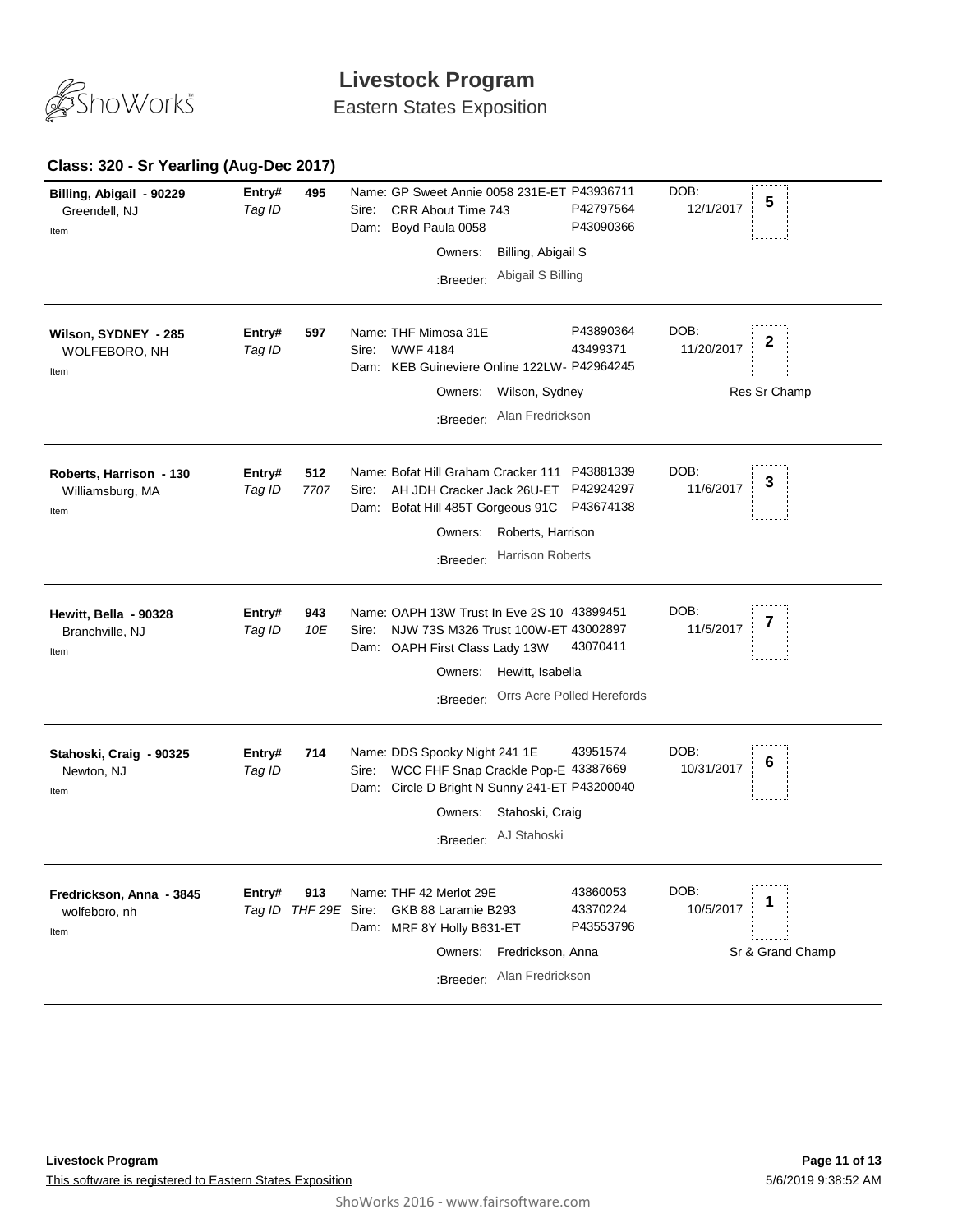

# Eastern States Exposition

| Somerset, Hannah - 90316<br>Jefferson, Ma<br>Item          | Entry#<br>Tag ID | 640<br>5519 | Name: EJP Rapunzel<br><b>EJP Winchester</b><br>Sire:<br>Dam: EJP Piper<br>Owners:<br>:Breeder:                          | P43928246<br>P43506622<br>P43007333<br>Somerset, Hannah<br><b>Connor Powers</b> | DOB:<br>9/18/2017 | 8 |
|------------------------------------------------------------|------------------|-------------|-------------------------------------------------------------------------------------------------------------------------|---------------------------------------------------------------------------------|-------------------|---|
| Demolles, Brittany - 90051<br>West Bridgewater, MA<br>Item | Entry#<br>Tag ID | 359<br>2808 | Name: Carter Miss Vivian 91E<br>HF SA Project X61B<br>Sire:<br>HF SA Victorina Time 51C<br>Dam:<br>Owners:<br>:Breeder: | P43840879<br>P43541013<br>P43592142<br>DeMolles, Brittany<br>Arianna Carter     | DOB:<br>9/16/2017 | 4 |